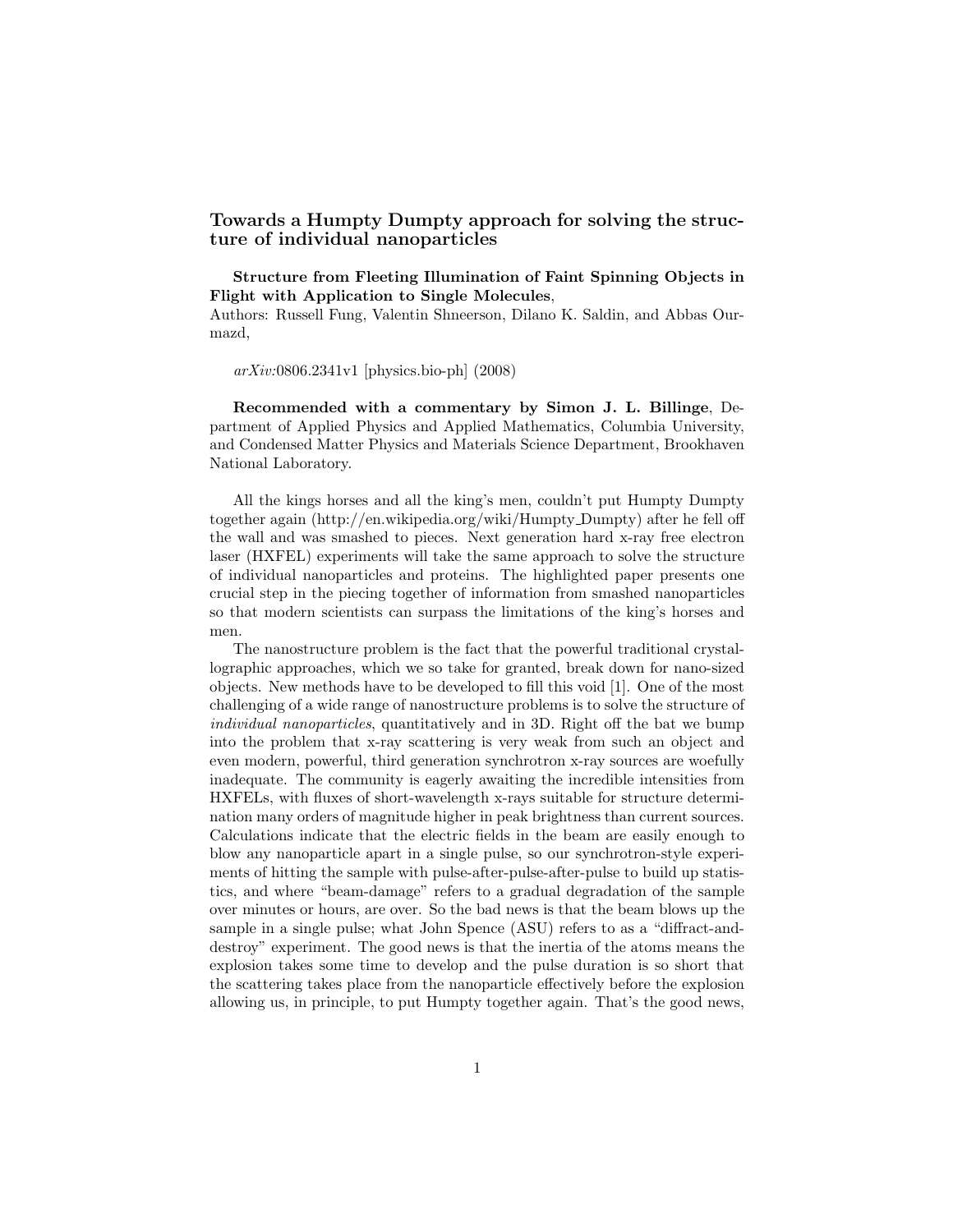but the bad news is that we are still fighting the Thompson scattering crosssection and detected scattered intensities will still be very low, predicted to be  $\sim 10^{-2}$  photons per pulse per pixel from a biological sample of interest, a 500kD protein for example. We are still going to have to do serial experiments, but we have to feed the beam a new, identical, particle for each HXFEL pulse.

One of the miracles of a protein crystal is that  $10^{22}$  or so nanoparticles, the proteins, are all arrayed in an orientationally ordered array, so the structure factor of the crystal reveals the internal structure of the nanoparticles. How can this be replicated in a molecular beam of individual nanoparticles so that serial experiments can be summed to increase statistics? One approach is to try and align the molecules in an electric field. The other approach is just not to bother, but to find a way of reorienting the resulting diffraction patterns until they agree with each other, which is the approach taken to reconstruct images in the powerful cryo-electron microscopy method for imaging viruses. The algorithm of choice, since the 1980's, is the "common-line" algorithm [2], but it fails for faint objects with fewer than 10 counts per pixel per shot [3]. Fung et al. propose a completely novel and ingenious new algorithm for aligning unoriented diffraction patterns and demonstrate that it works even when the scattering is extremely weak, solving a potentially show-stopping problem in the nanostructure determination of individual nanoparticles from HXFELs

The method is based on concepts from linear factor analysis. Each diffraction "snapshot" is represented as an  $N_{pixel}$ -dimensional vector, where  $N_{pixel}$ is the number of pixels in the detector, whose components are the intensities in each pixel. Subsequent "snapshots" will yield new vectors. However, since all the snapshots originate from identical objects that are randomly oriented in 3-D space, the tips of the vectors must all lie on a 3-dimensional manifold in the  $N_{pixel}$ -dimensional vector space (called a "manifest", or measurement, space). What then remains to be done is to determine the transformation that maps the points on the 3-D manifold in the vector space, back on to a unique orientation in the physical diffraction space. This is an inverse problem, and the approach taken by the authors is to embed a 3-D manifold through the measured vector points using a non-linear factor analytical approach, taken from the data projection and visualization literature, called generative topographic mapping (GTM). The key aspect of this approach is that no averaging is done on individual vectors, but a constrained maximum-likelihood fit is made to the whole collection of measured vectors. This appears to be a better way to use all the information available, even though individual vectors are quite poorly determined, and is more tolerant to the poor statistics of the data than approaches that try and align the diffraction patterns to each other one-by-one. The authors demonstrate that it works in a realistic simulation of an HXFEL experiment of the protein chignolin with  $10^3$  pixels and 72,000 diffraction patterns of unknown orientation.

Reconstructing a structure from unoriented frames of low statistics data has been demonstrated. If the algorithm proves to be robust against inevitable